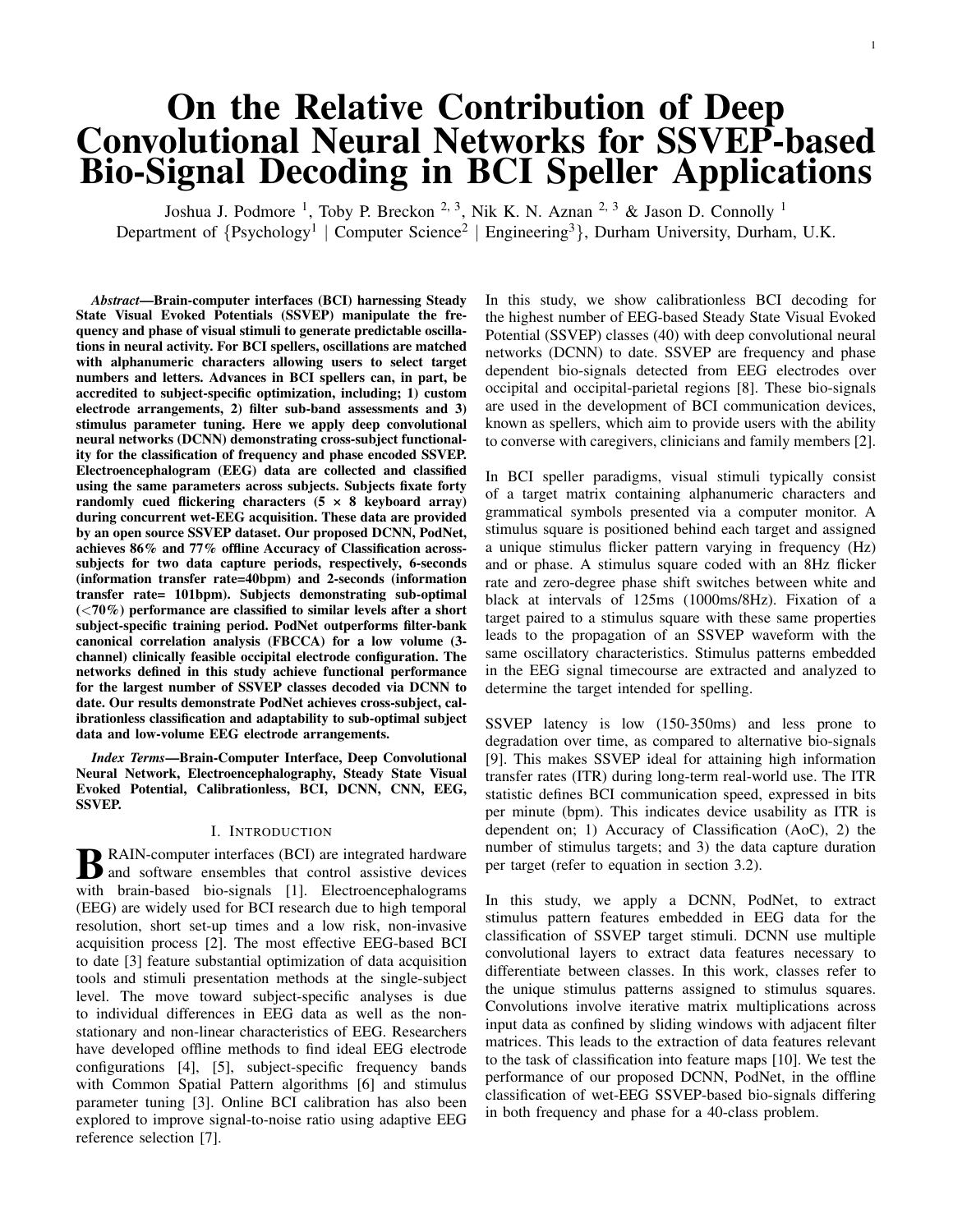The networks are trained and tested for two data capture durations per target, 6 and 2 seconds. This is done to evaluate network performance at low data capture durations, as in real-world online use this leads to higher ITR. Network performance is also evaluated using data in which redundant samples captured immediately before or after the SSVEP stimulus period are excluded. In clinical settings, EEG-based communication aids must balance the number of electrodes used with functional performance. EEG devices using a lower number of electrodes ultimately translate to lower; 1) hardware costs, 2) hygiene risk, and 3) user discomfort [11]. The analyses are then tested using alternative electrode arrangements ranging from 10 to 3-channels.

PodNet performance is compared against a shallow CNN architecture, 1D SSVEP Convolutional Unit (1DSCU) [12] and Filter-Bank Canonical Correlation Analysis (FBCCA) [3]. We perform a single-subject level analysis and find PodNet performs sub-optimally (<70%) for two subjects (29 & 33). Individual pretrained PodNets are re-trained at the single-subject level to test network adaptability. All data used in network training, validation and testing are derived from a benchmark dataset provided by [13]. The PodNet DCNN defined herein demonstrate cross-subject classification of wet-EEG based bio-signals for novel, naïve BCI subjects and show adaptation in response to sub-optimal performance after a short subject-specific training period. Further, these networks outperform FBCCA for a 3-channel (occipital) electrode arrangement, making these techniques more viable for long-term use in clinical settings. Moreover, the significant contribution of the study is that PodNet achieves >85% cross-subject accuracy for the highest number of BCI-based bio-signal target classes (40) using DCNN [14], [15], [16].

## II. RELATED WORK

DCNN applications in EEG-based BCI research include mental imagery decoding, primarily for mobility applications [17], [18] and Event-Related Potential (ERP) detection, primarily for BCI speller applications [19], [20]. The first study to use DCNN in SSVEP classification [14] is implemented for a 5 class problem. The network uses two convolutional layers to develop spatial and time filters, with an embedded fast-Fourier transform to amplify frequency representations in feature maps. An AoC of 95.61% is achieved at the single-subject level. [15] shows a DCNN, EEGNet, consisting of 4 convolutional layers decodes four brain-based bio-signals; 1) ERP, 2) movement-related cortical potentials, 3) sensory-motor rhythms, and 4) error-related negativity responses. EEGNet matches or exceeds each of the leading classification methods for respective bio-signals both within-and across-subjects. This demonstrates DCNN can extract a wide range of BCI bio-signals.

In [16], a DCNN classifies 5 SSVEP targets providing directional instructions for an exoskeleton. CNN significantly outperforms canonical correlation analysis (CCA) and a hybrid CCA and k nearest neighbours method in the real-time classification of SSVEP during both static (99.28%) and ambulatory (92.28%) operation. This demonstrates that CNN can accommodate for EEG movement artefacts.

In [21], CNN trained using cross-subject and single-subject data are compared for the classification of Rapid Serial Visual Presentation (RSVP) EEG-based bio-signals. The larger cross-subject datasets for network training enhance the quality of feature maps, resulting in higher classification accuracy  $(>90\%)$ . Along these very same lines, [12] implement cross-subject training for the 1DSCU CNN in the classification of 4 unique SSVEP as collected using a Dry-EEG system. The network contains one convolutional layer and outperforms Support Vector Machines (SVM), Linear Discriminant Analysis (LDA), Minimum Distance to Mean (MDM) and Recurrent Neural Networks (RNN). Cross-subject training is used in the optimization of all PodNet configurations defined in this study and the 1DSCU is implemented as a baseline assessment.

Currently, FBCCA is the gold-standard in the classification of frequency and phase encoded SSVEP and consistently achieves >90% cross-subject accuracy [22], [3]. This technique involves performing CCA across original EEG data and filter transformed data to expose fundamental and harmonic SSVEP frequency components. FBCCA is also used as a baseline assessment to evaluate the performance of PodNet. In contrast to earlier CNN-based approaches, we implement PodNet for the classification of both frequency and phase embedded SSVEP. PodNet classifies the highest number of SSVEP targets (40) using DCNN to date [14], [15], [16]. Moreover, the network proposed herein is capable of >90% calibrationless classification on 95% of subjects. PodNet outperforms baseline assessments for a clinically feasible electrode arrangement and demonstrates the ability to extract task-relevant SSVEP data features from data to which networks initially perform sub-optimally.

#### III. METHODOLOGY

In this section, we discuss the experimental setup implemented in the collection of SSVEP via wet-EEG. The datasets used to evaluate both PodNet and baseline assessments are outlined. The methods used to provide baseline assessments, 1DSCU and FBCCA, are explored. Additionally, the proposed PodNet architecture is defined. We detail the methods used for evaluating the analyses on alternative electrode arrangements. Finally, we describe how to perform single-subject optimization with pretrained PodNets for two subjects (29 & 33) demonstrating sub-optimal performance.

## *A. Experimental Setup*

We present subjects with a  $5 \times 8$  visual target array of English alphabet characters (26), numbers (10) and symbols (4). A 60Hz monitor displays the targets centrally oriented inside stimulus squares, with a uniform distance between adjacent targets. Stimulus presentation code is programmed using MATLAB and Psychophysics Toolbox Release 2017a (MathWorks, Inc., Natick, USA). Subjects are cued to fixate targets (5s) via the presentation of a red square overlaid onto the target (0.50s), after which the monitor returns to a black screen resting stage (0.50s). One block consists of fixating all 40 targets once. A total of 6 blocks are collected for each subject. Wet-EEG samples are collected at a rate of 1000Hz. For the purposes of this study, analyses are restricted to the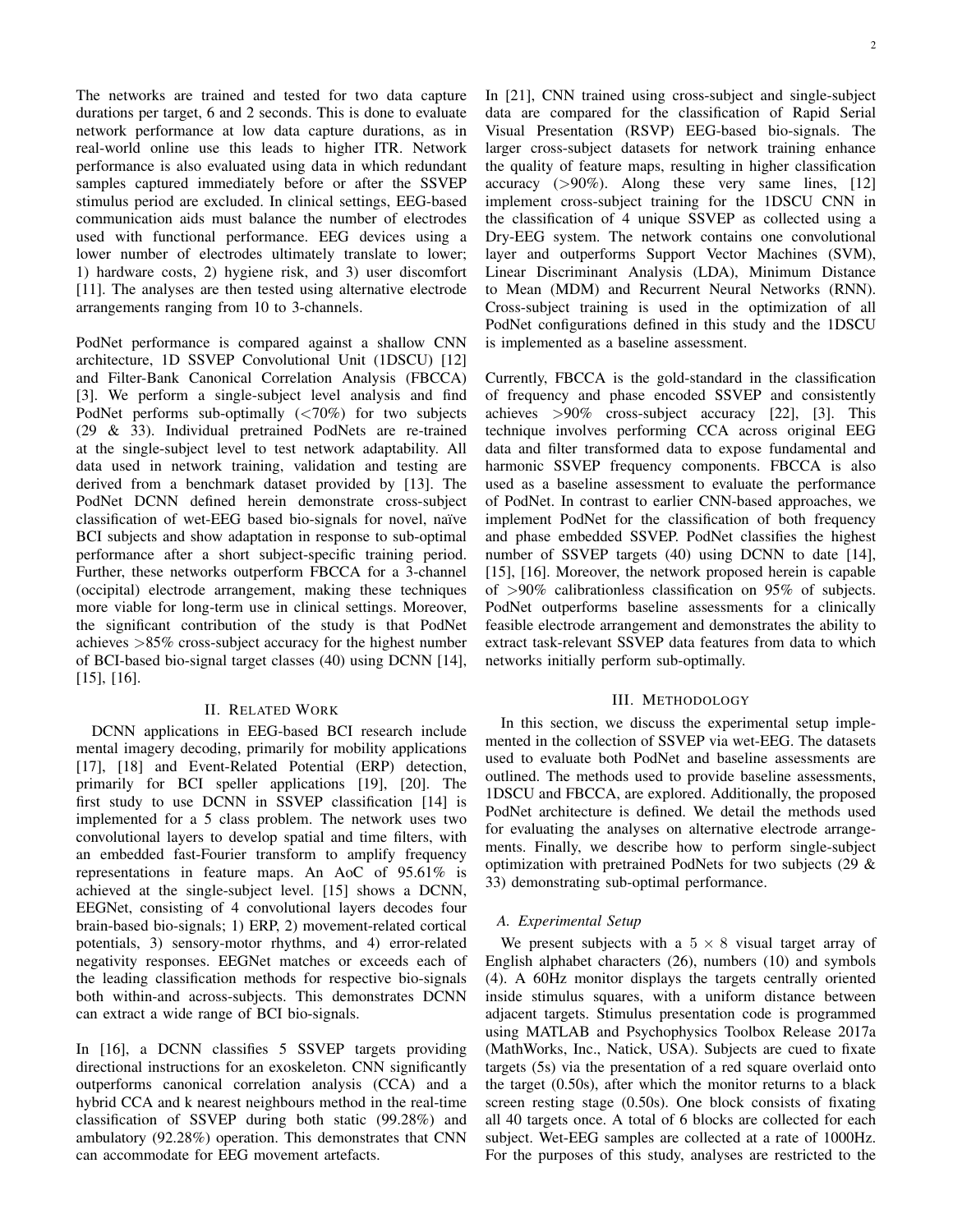following 10 electrodes, PO8, PO7, PO6, PO5, PO4, PO3, POz, O2, O1, and Oz.

40 unique target stimulus patterns are used following the approximation method in which joint frequency and phase values are assigned to each stimulus square [23]. Stimulus frequencies are limited by the optimal range for SSVEP propagation (8-15Hz) and monitor refresh rates. A 60Hz monitor can display stable stimulus patterns at 8.57Hz (7 frames per second), 10Hz (6 fps), 12Hz (5 fps) and 15Hz (4 fps), as when the refresh rate is divided by these values it produces an integer-valued frame-rate. Non-integer frame-rates are achieved by interleaving two stimulus frequencies within a 60Hz cycle [24], [22]. This increases the number of possible stimuli patterns within the optimal SSVEP range and allows for the implementation of a dense 40-target visual array. Each target is assigned a unique stimulus frequency ranging from 8.0Hz-15.8Hz, in 0.2Hz increments. Neighbouring frequencies are assigned phase values differing by  $0.5\pi$ .

### *B. Datasets for Classification*

The open source SSVEP data used in the training and testing of all networks defined in this study is provided by [13]. Data are collected from 35 subjects. A subset  $(n =$ 8) of the subjects have experience with SSVEP-based BCI spellers. The remaining subjects  $(n = 27)$  have no prior experience with BCI systems and are classed as BCI-naïve (see [13] for further details). The network test and validation datasets this study contain only, novel BCI-naïve subjects to simulate real-world usage. Ethics approval was provided by the relevant institutional committee [13]. Data preprocessing involves downsampling data from 1000Hz to 250Hz and normalization between -1 and +1.

Networks are evaluated on a range of datasets differing in the duration of data capture per target, stimulus exclusive data (refer to Table I) and electrode arrangements (refer to Table II). In all instances, the datasets are parsed into training, validation and test sets. Of the 35 subjects, 25 are used in cross-subject network training, 5 are used as a validation set to monitor network overfitting and 5 are used as a test set. The performance metrics reported here are calculated exclusively for 5 novel BCI-naïve subjects in the test dataset.

| Datasets  | Samples | Selection Time (Seconds) |  |  |
|-----------|---------|--------------------------|--|--|
| 6Sec      | 1500    |                          |  |  |
| 2Sec      | 500     |                          |  |  |
| 5Sec      | 1250    | 5.5                      |  |  |
| $1.5$ Sec | 375     |                          |  |  |

TABLE I: Datasets for network evaluation are presented specifying, dataset naming scheme (Datasets), the number of samples per trial (Samples) and the length of the data capture period per target (Selection Time). These selection times are used in ITR calculations, (refer to equation below). The 6Sec dataset includes samples collected over the entire 6 Second trial period. The 2Sec dataset includes samples from the first 2 seconds. The 5Sec dataset excludes samples from the first 500ms of the trial period and samples collected in the final 500ms resting stage. The 1.5Sec dataset includes samples collected for 1.5 seconds after the initial 500ms visual search period. This is done to simulate real-world BCI speller applications and ensure no subject data used during weight optimization

is included in network evaluation. The purpose of training the network on different data capture sizes is to test network capabilities on low quantities of data, as shorter capture windows are crucial to enhancing system performance in real-world settings. Differences in the inclusion and exclusion of redundant samples in the data are tested primarily to reveal any potential benefits for DCNN.

To explore the applicability of analyses in clinical settings, performance is evaluated when restricting the number of electrodes sampled. Analyses using a high number of electrodes is not feasible for long-term clinical use due to; 1) patient discomfort, 2) device hygiene maintenance and 3) electrode replacement costs. Four datasets are used featuring alternative electrode arrangements. As shown in Table II, the electrodes sampled incrementally regress towards locations positioned over the occipital lobe. This is based on previous source localization studies demonstrating that the SSVEP waveform propagates primarily from the occipital lobe [25]. All data used is collected exclusively from the first 2 seconds of the trial period (refer to Table II).

| <b>Datasets</b> | N   | Electrodes                                    |  |  |
|-----------------|-----|-----------------------------------------------|--|--|
| 10Chan          | 10. | 01, Oz, O2, POz, PO3, PO4, PO5, PO6, PO7, PO8 |  |  |
| 8Chan           | 8   | 01, Oz, O2, POz, PO3, PO4, PO5, PO6           |  |  |
| 6Chan           | 6   | 01, Oz, O2, POz, PO3, PO4                     |  |  |
| 3Chan           |     | 01. Oz. 02                                    |  |  |

TABLE II: Datasets for network evaluation are presented specifying the dataset naming scheme (Datasets), the number of channels per arrangement (N), and the electrode locations of each arrangement. These datasets are compiled from the 2Sec and 1.5Sec datasets (refer to Table I). These four electrode arrangements are chosen at each step from the 10Chan to 3Chan electrode arrays, restricting the brain surface sampled as a function of distance from the inion (cranial protuberance indicating occipital lobe positioning).

PodNets are evaluated using AoC, Average Precision (AP) and ITR. AoC refers to the number of correctly identified targets users intended to spell relative to the total number of targets users are instructed to fixate. AP refers to single class selection, relative to all other classes. As defined in [1], in computing ITR, N refers to the number of potential targets for classification. P denotes the probability of target classification. T indicates selection time duration per trial (refer to Table I).

$$
B = log_2 N + P log_2 P + (1 - P) log_2 [(1 - P)/(N - 1)]
$$

Bits per minute  $= B \times (60/T)$ 

## *C. Baseline Assessments*

To evaluate PodNet performance we compare against two baseline assessments. Based on the recent results of [12] the 1DSCU is evaluated to demonstrate the effectiveness of shallow CNN for the task of classifying frequency and phase encoded SSVEP. The 1DSCU is constructed from an operational unit containing a one-dimensional convolutional, batch normalization and max-pooling layer.

FBCCA is applied using the open-source MATLAB toolkit defined in [3]. EEG signal timecourse data are transformed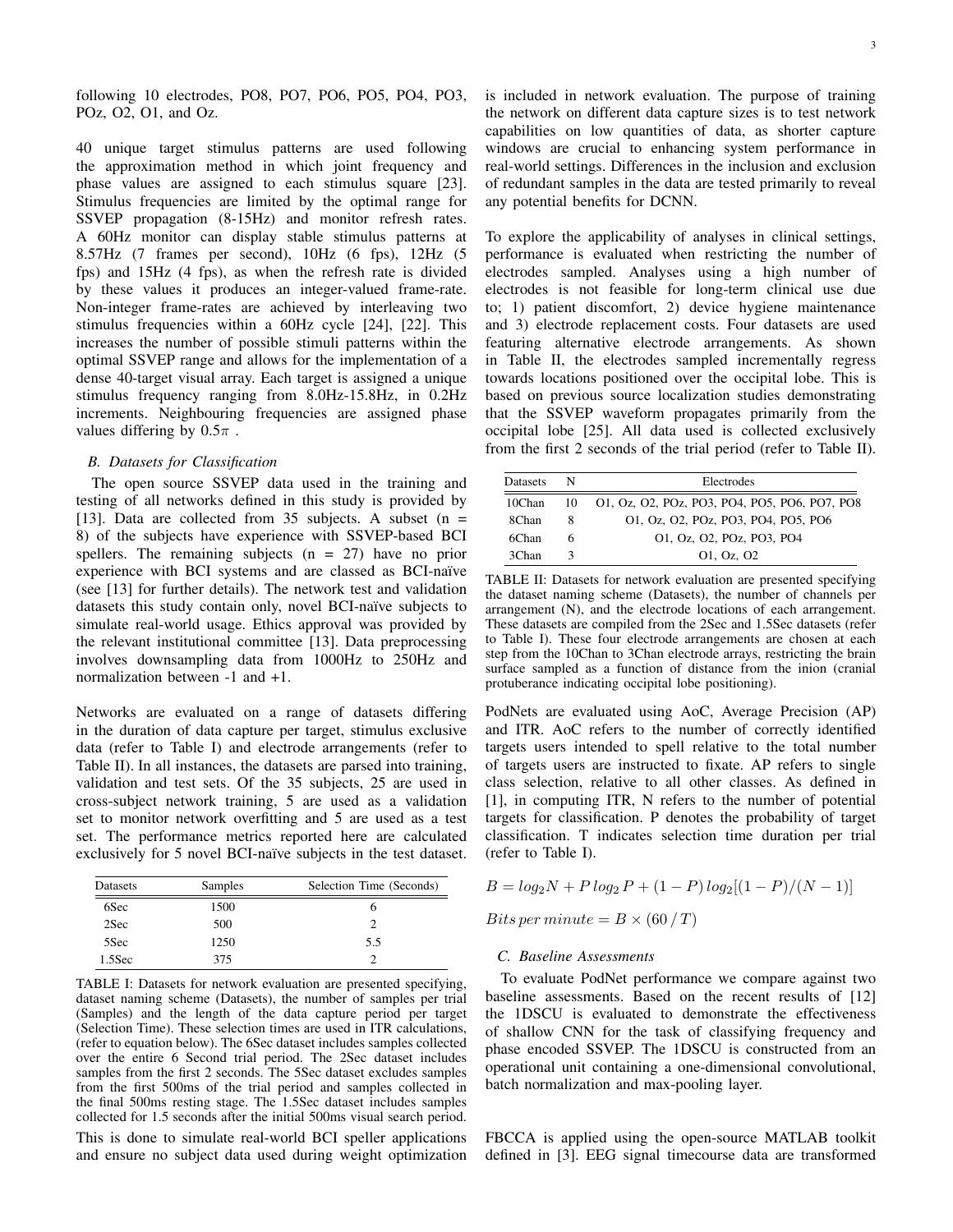via bandpass filters exposing harmonic frequency components of embedded SSVEP. Each filter-bank is processed using CCA to determine the frequency and phase of the SSVEP present within the original EEG data. Associated singlesubject calibration procedures typically include fine-tuning of stimulus durations and phase offsets [3], [13]. Additionally, CCA reference signals are often blended with subject-specific EEG data [26], [3]. As this study aims to test calibrationless functionality, these procedures are not implemented. Of note, FBCCA is evaluated only in the analyses of datasets in which redundant data is removed (5sec and 1.5Sec) as this is a standardized practice when implementing the technique [22], [3].

## *D. Deep Convolutional Neural Network Design*

All PodNet variants are implemented using the MatConvNet convolutional neural network library [27]. See Fig. 1 for the PodNet configuration applied in the classification of the 6Sec dataset. Each PodNet is configured with consistent architectural features. Operational layers are clustered into Pods consisting of convolutional, drop-out (50%), batch normalization, Rectified Linear Unit, and max pooling layers. Additionally, the last Pod contains a final dense layer which outputs to a softmax operation. This arrangement is consistent throughout PodNet configurations. All network weights are initialized using the Xavier method [28] and updated following the Adam optimization algorithm [29].

In the first Pod,  $10 \times 30$  convolutional filters are used. This filter width (30) is used to capture the entire phase cycle of the lowest target class stimuli frequency (8.0Hz). Assigning filter depth to the number of channels sampled (30) is a convenient way of performing the well-established EEG research practice of average referencing. In this context, matrix multiplications are performed across both time and channel dimensions producing a 1D output array. All subsequent convolution filters are one-dimensional of size:  $1 \times 30$ . 2D Max-pooling operations of size:  $2 \times 2$ , with stride: 2 and pad: 1 used throughout.

PodNet configurations implemented for the classification of datasets 2Sec and 1.5Sec are constructed from 4 of the above-mentioned Pods. This is due to the reduced size of input data and our aim to ensure consistent convolution filter dimensions (size:  $1 \times 30$ ). This leads to a lower number of Pods, with greater convolution and max pooling stride values. These PodNet configurations feature the same level of drop-out (50%) across convolutions, excluding the final convolutional layer in all instances. Each network is optimised over 2000 training epochs. Meta-parameters are consistent across networks in terms of objective function (stochastic gradient descent), learning rate (1e-5), momentum (0.9), and batch size (5).

## *E. Single-Subject Optimization*

Typically, researchers train CNN at the single-subject level for SSVEP-based BCI speller applications [14]. This is not viable for the deep networks as the degree of data collection we require for effective weight optimization would constitute an inordinate amount of testing time for an individual subject. We implement a viable method of single-subject



Fig 1. Diagram of PodNet configuration implemented for the 6Sec dataset, refer to Table I. Each Pod contains convolution (Conv), drop-out (Drop-Out), batch normalization (Batch Norm), Rectified Linear Unit (ReLU) and max pooling (Max Pool) layers. In the test configuration, batch normalization and drop-out layers are by-passed. Output dimensions refer to the depth and width of the data after passing through the final layer of each Pod.

deep net optimization by using a PodNet, pretrained using data from multiple subjects. This is then re-trained using data exclusively from one subject.

To evaluate single-subject optimization using PodNet, two subjects (29 & 33) for which PodNet demonstrates sub-optimal performance are selected. This involves using a PodNet pretrained on the 6Sec dataset and re-training this network at the single-subject level. Each subject provides 6 blocks of EEG data (refer to Methods, Section A). Four of these blocks are used for PodNet re-training, one block is used as a validation set and one block is utilized for network evaluation. Single-subject PodNets are trained for a total of 500 epochs, with batch size: 2, due to low data volume. All additional meta-parameters as detailed above are maintained.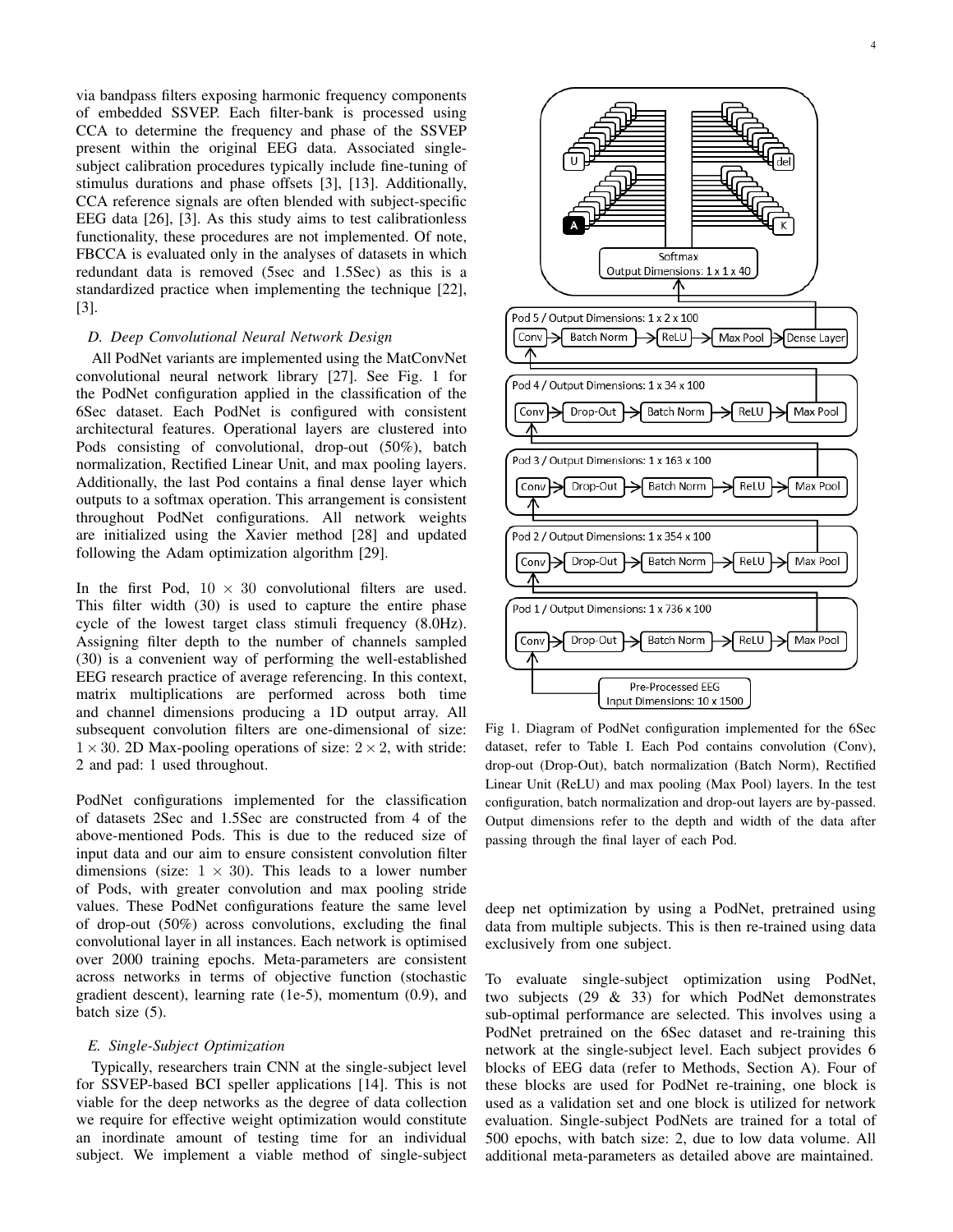## IV. RESULTS AND DISCUSSION

## *A. Data Capture Comparison 6 vs 2 Seconds*

The results for the classification of datasets 6Sec and 2Sec are presented in Table III. PodNet substantially outperforms the 1DSCU network in terms of AoC and ITR for both the 6Sec and 2Sec datasets. The high number of classes (40) makes the use of confusion matrices unfeasible. PodNet cross-class performance is presented using a graphical format in which AoC is plotted against AP. As shown in Fig. 2, PodNet demonstrates minimal variation in cross-class AoC and AP.



Fig 2. Plotting within class AoC and within class AP of PodNet for the 6Sec dataset. This contains 6 seconds of data capture per target. Each data point represents one of the 40 stimulus pattern classes differing in terms of both frequency and phase (refer to Table I).

PodNet shows substantially reduced performance and higher cross-class variation for the 2Sec dataset (refer to Fig. 3). This is due to the substantial reduction in data capture durations per target. BCI-spellers using this PodNet configuration would have an increased need for spelling correction and a higher speed of operation given the substantially higher ITR (refer to Table III).



Fig 3. Plotting within class AoC against within class AP of PodNet for the 2Sec dataset. This contains 2 seconds of data capture per target including samples from the initial 500ms visual search trial period (refer to Table I).

| Datasets | Method |      | Samples Selection Time | AoC   | <b>ITR</b> |
|----------|--------|------|------------------------|-------|------------|
| 6Sec     | PodNet | 1500 | 6                      | 86.75 | 40.57      |
| 2Sec     | PodNet | 500  | 5.5                    | 77.06 | 99.98      |
| 6Sec     | 1DSCU  | 1500 | 2                      | 74.73 | 31.71      |
| 2Sec     | 1DSCU  | 500  |                        | 39.49 | 11.56      |

TABLE III: Cross-Subject AoC and ITR for PodNet and the 1DSCU network evaluated using the 6Sec and 2Sec datasets.

#### *B. Stimulus Exclusive Data Evaluation*

Classification results of PodNet and baseline assessments for the 5Sec and 1.5Sec datasets are shown in Table IV. The removal of redundant data for the 5Sec dataset leads to no substantial changes in PodNet AoC or ITR. As shown in Fig. 4, the variance in decode performance does not change substantially for the PodNet optimized using the 5Sec dataset. The 1DSCU demonstrates substantially reduced performance for the 5Sec dataset as compared to the 6Sec dataset.



Fig 4. Plotting within class AoC and AP for PodNet, trained and tested using the 5Sec dataset. This contains 5 seconds of data capture per target, with redundant, non-stimulus data excluded (refer to Table I).

PodNet performance decreases marginally for the 1.5Sec dataset with pre-stimulus visual search data (500ms) removed. This is due to redundant data representing 25% of the total samples per trial. Within-class performance, as compared to PodNet optimized for the 2Sec dataset, shows marginally higher variance in AoC and AP (see Fig. 3 & 5).



Fig 5. Plotting within class AoC and AP for PodNet, trained and tested using the 1.5Sec dataset. This excludes samples collected during the initial 500ms pre-stimulus visual search period.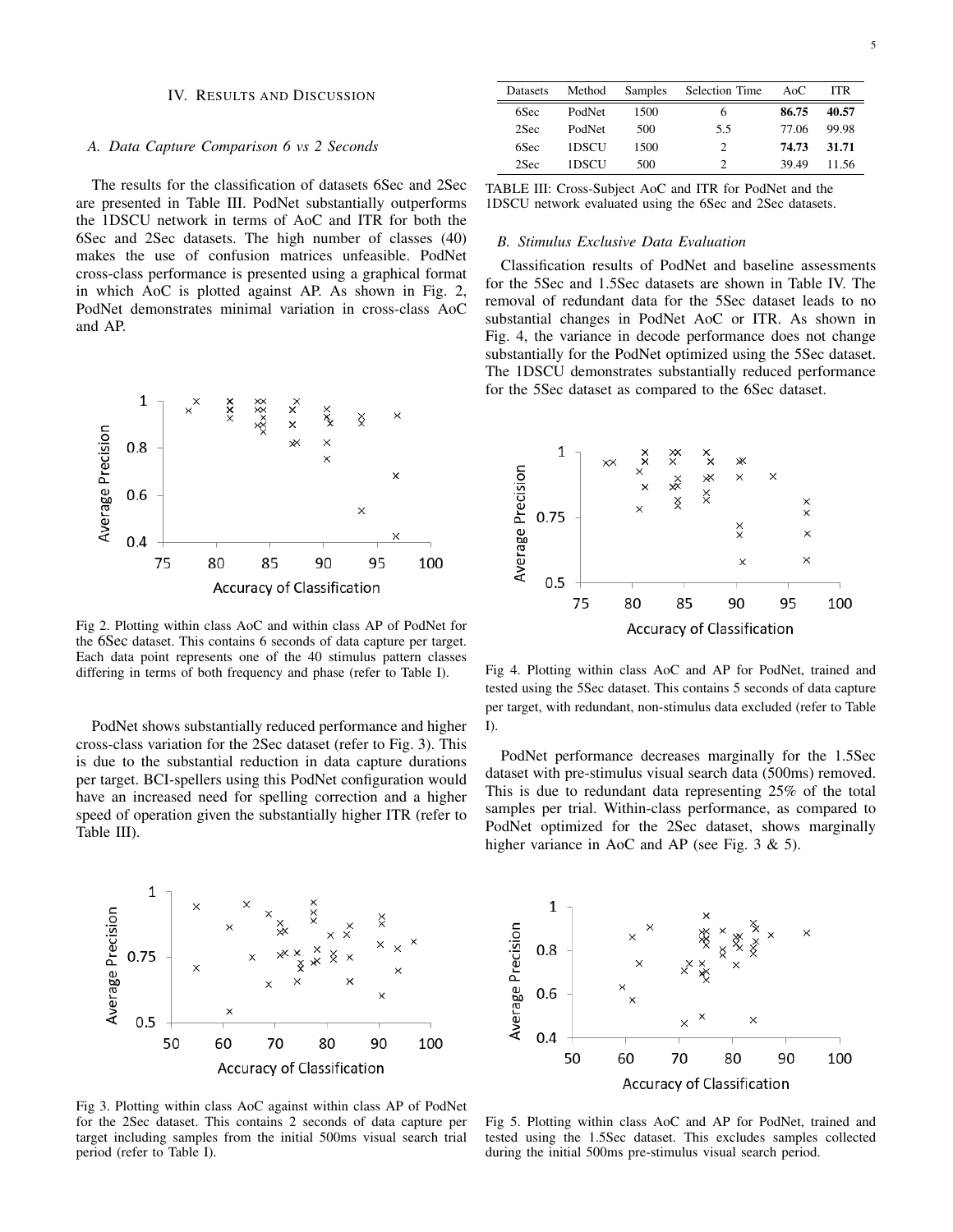FBCCA outperforms both PodNet and 1DSCU for the 5Sec and 1.5Sec datasets. PodNet utilizes four more convolutional layers than the 1DSCU. This added computation leads to the development of richer feature maps for the differentiation of classes, most markedly in low data capture contexts. The enhanced performance suggests increasing network depth can substantially improve AoC and ITR. It is suggested that an increase in the availability of large open source datasets would assist in the development of deeper networks with greater classification performance. The collection of EEG data at higher sampling rates  $(>250Hz)$  would increase the likelihood of networks developing dense SSVEP feature representations. Although speculative, it is predicted that deeper PodNet architectures, with a larger, higher resolution training dataset would show significantly higher AoC and ITR.

| Datasets  | Method       | Samples | <b>Selection Time</b>       | A <sub>0</sub> C | <b>ITR</b> |
|-----------|--------------|---------|-----------------------------|------------------|------------|
| 5Sec      | PodNet       | 1250    | 5.5                         | 86.19            | 43.78      |
| 5Sec      | 1DSCU        | 1250    | 5.5                         | 68.63            | 30.18      |
| 5Sec      | <b>FBCCA</b> | 1250    | 5.5                         | 97.92            | 50.66      |
| $1.5$ Sec | PodNet       | 500     | $\mathcal{D}_{\mathcal{L}}$ | 75.64            | 96.99      |
| $1.5$ Sec | 1DSCU        | 500     | 2                           | 32.67            | 9.29       |
| 1.5Sec    | <b>FRCCA</b> | 500     | $\mathfrak{D}$              | 84.00            | 115.25     |

TABLE IV: Cross-Subject accuracy of classification and ITR for the PodNet, 1DSCU and FBCCA evaluated using the 5Sec and 1.5Sec datasets

#### *C. Electrode Arrangement Assessment*

Analyses performance is evaluated using 4 dataset subsets comprising 4 unique electrode arrangements (refer to Table II). Previous source localization research suggests the locus of SSVEP signal propagation is positioned over the occipital lobes, with signal degradation occur as a function of the distance from the inion (external occipital protuberance). The electrodes comprising the 4 subsets are stepped from 10 to 3-channels in order to restrict samples collected as a function of distance from this biomarker.

All analyses are tested using only the first two seconds of data sampled, as this data collection parameter is more functional in real-world settings as compared to the 6-second data capture duration of the 6Sec dataset. PodNet is trained and tested using the 2Sec dataset, FBCCA is tested using the 1.5Sec dataset (see, Baseline Assessments). The 1DSCU is not evaluated as previous assessments below the 6-second data capture duration show performance below functional use (refer to Table III and IV).

|          | <b>FBCCA</b> |         | PodNet |        |
|----------|--------------|---------|--------|--------|
| Datasets | Ao $C$       | ITR     | AoC.   | ITR    |
| 10Chan   | 84.00        | 115.258 | 77.06  | 99.98  |
| 8Chan    | 84.33        | 116.028 | 77.78  | 101.50 |
| 6Chan    | 81.25        | 109.041 | 72.54  | 90.68  |
| 3Chan    | 62.083       | 70.8129 | 66.67  | 79.26  |

TABLE V: Cross-Subject accuracy of classification and ITR for the PodNet and FBCCA networks evaluated using the 6Sec and 2Sec datasets.

All analyses drop substantially in terms of AoC and ITR in response to a reduction of input electrodes (refer to Table V). For higher-volume electrode arrangements, FBCCA shows the highest AoC and ITR. FBCCA also demonstrates the largest drop in performance when comparing 10 to 3 channel dataset evaluation. PodNet performance shows higher resilience to the removal of electrodes, with a greater AoC and ITR as compared to FBCCA for the 3-channel dataset. This suggests PodNet has greater potential for long-term use in clinical settings.

# *D. Single-Subject Optimized PodNet Classification*

The pretrained PodNet used for single-subject optimization is trained using the 6Sec dataset with both subject 29 and 33 removed. Cross-subject results for this PodNet configuration include an AoC of 98.34% and ITR of 51.12bpm. Prior to single-subject optimization, PodNet achieves an AoC of 75.00% for subject 29 and an ITR of 31.89bpm. Post-singlesubject training, PodNet AoC increases to 90.00% and ITR increases to 43.24bpm (refer, to Fig. 6).



Fig 6. The graph shows the error loss (inverse of AoC) of PodNet on training and validation data subsets for subject 29 data over 500 epochs.

For subject 33 the pretrained PodNet achieves an AoC of 35.00% and ITR of 10.38bpm. Post-single-subject optimization, PodNet AoC increases to 70.00% and ITR increases to 28.55bpm, bringing performance up to the threshold of functional use (refer to Fig. 7).



Fig 7. The graph shows the error loss (inverse of AoC) of PodNet on training and validation data subsets for subject 33 data over 500 epochs.